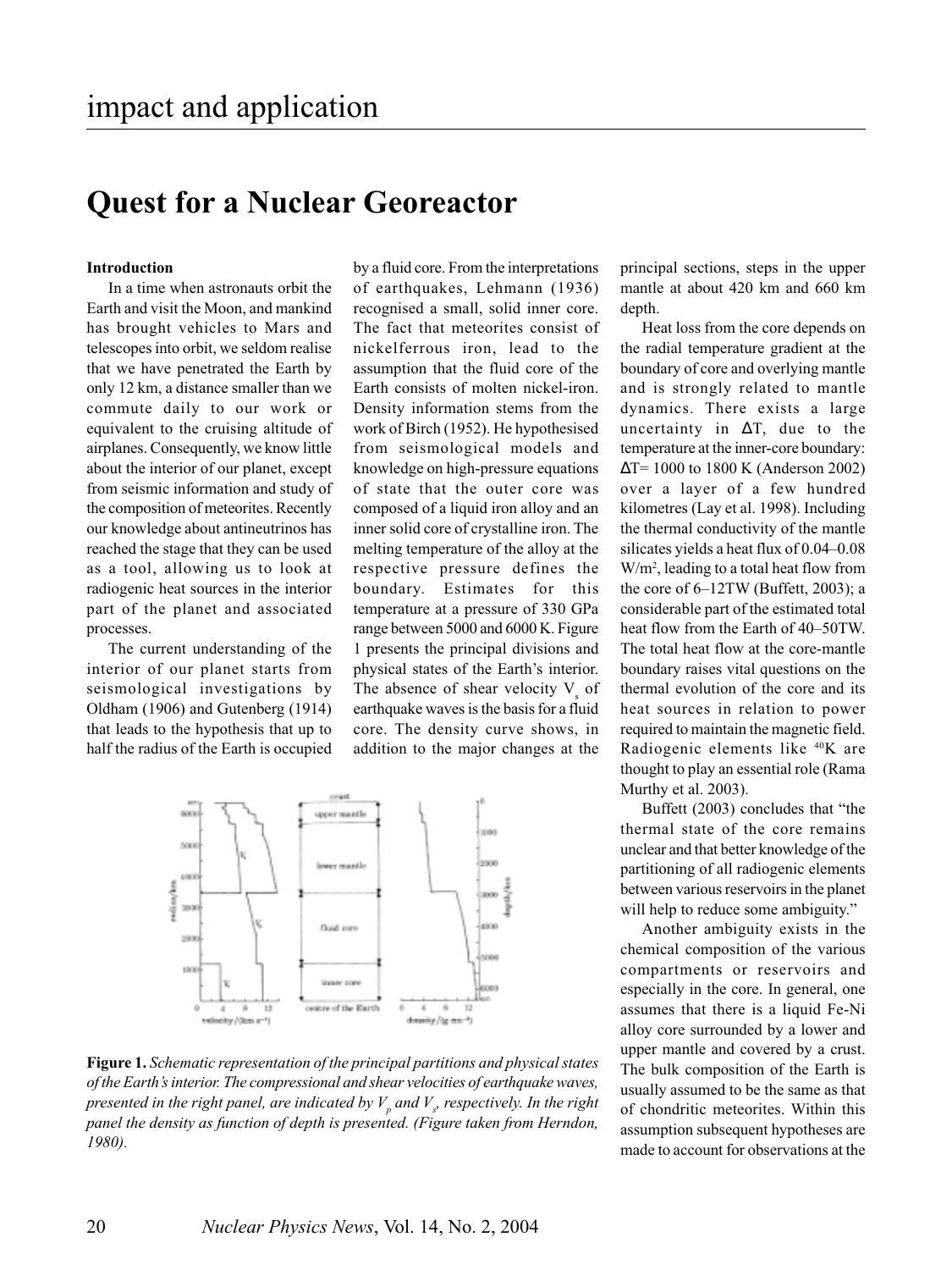Earth's surface.

An intriguing issue is the presence of helium in our atmosphere and in particular its isotope 3 He. Whereas 4 He is continuously produced by alpha decay, the only way to obtain <sup>3</sup>He is either as a primordial relict (e.g. Seta et al. 2001) or by decay of tritium. For the primordial relict the assumption has to be made that the mantle contains a degassed and a, deeper lying, lessdegassed reservoir. The former one shows up at the mid-ocean ridge basalts, the latter one in mantle-plumes basalts. Mantle plumes with extreme high <sup>3</sup>He/<sup>4</sup>He ratios are found at some oceanic islands such as Iceland, Hawaii, Samoa and Galapagos (Kurtz and Geist 1999). One assumption commonly made in interpreting noble gas data from mantle plumes is that the source of mantle plumes is relatively nondegassed lower mantle material. Under this assumption, high <sup>3</sup>He/<sup>4</sup>He ratios indicate plume-like upwelling, since the deep Earth is believed to be a source of primordial 3 He with a relatively low time-integrated (U+Th)/He ratio (Georgen et al. 2003). At oceanic islands not only high 3 He/4 He ratios are found but also normal mid-oceanic island values. This is explained by assuming mixed reservoirs (Stuart et al. 2003).

Recently, Bercovici and Karato (2003) proposed a filtering of the mantle at the 410 km discontinuity of the density (see Figure 1). They propose that the ascending mantle rises out of a transition zone, between the 410 and 600 km discontinuities, into the upper mantle above 410 km. The material undergoes dehydration-induced partial melting that filters out incompatible elements, including He and other noble gases. They propose that this filter model can explain geochemical observations without the need for isolated mantle reservoirs. This model could bridge the gap between geochemists supporting a two-layer model at a boundary of 660 km and seismologists, supporting a whole-mantle model of circulation (Hofmann 2003).

Recently, a possible explanation for some of these questions was proposed by hypothesising a 8 km diameter, nuclear georeactor at the centre of the Earth. The hypothesis for such a reactor originates from the work of Herndon (1992) in applying Fermi's nuclear reactor theory to demonstrate the feasibility of planetary scale nuclear fission reactors. Calculations at Oak Ridge National Laboratory (Hollenbach and Herndon 2001) show that a planetary-scale nuclear reactor can operate over the lifetime of the Earth as a breeder reactor and can produce by ternary fission substantial tritium (decaying to 3 He) to explain the high 3 He/4 He ratios observed in oceanic basalts and fumes of volcanoes at Iceland and Hawaii. Seifritz (2003) shows that the operation of such a breeder reactor is consistent with our knowledge on breeder reactors and corresponds to a stable state.

The possibility of a nuclear georeactor is linked to the state of oxidation in the deep interior of the Earth. Herndon has convincing arguments for a state of oxidation like an enstatite chondrite, different from the more oxidised, ordinary chondrites considered by Birch. As a consequence of the highly reduced state some socalled lithophile elements including Si, Mg, Ca, U, and possibly Th occur in part of the core. These elements, tending to be incompatible in an iron alloy, are expected to precipitate at relative high temperatures. Due to their density, MgS and CaS will float to the core-mantle boundary, whereas uranium sulphide (US) and nickel

silicide will sink to the Earth's centre.

 At pressures that prevail in the core, U and Th, being high-temperature precipitates and the densest substances, would tend to concentrate in the Earth core by the action of gravity. In that process it will ultimately form a fissionable, critical mass. Fission produces less (half) dense fission products that tend to separate from the more dense actinides. In this way a critical reactor condition can maintain.

According to Herdon (1993) and Hollenbach and Herndon (2001), the frequent but irregular variability in intensity and direction of the Earth's magnetic field may be understandable from such a fission reactor. The production of fission products counteracts the operation of the reactor and if the rate of production exceeds the rate of removal by gravitational diffusion, the output of the reactor will decrease and may even shut down, leading to a diminished and ultimate disappearence of the Earth's magnetic field. As fission products diffuse out of the reactor region and actinides diffuse inwards, the reactor restarts and the geomagnetic field re-establishes itself, either in the same or in the reverse direction. The coupling between the georeactor and the geomagnetic field cannot be direct (Hoyng 2003) and has to proceed through changing heat-flow patterns in the core and ultimately in the mantle.

Although the georeactor hypothesis seems to be able to explain, in principle, phenomena such as elevated 3 He/4 He ratios and reversal of the geomagnetic field, some questions also remain about the specific mechanisms involved. It is assumed that in the working of the georeactor the fission products are separated from the fuel by diffusion or by buoyancy effects. For both processes it still has to be shown if they are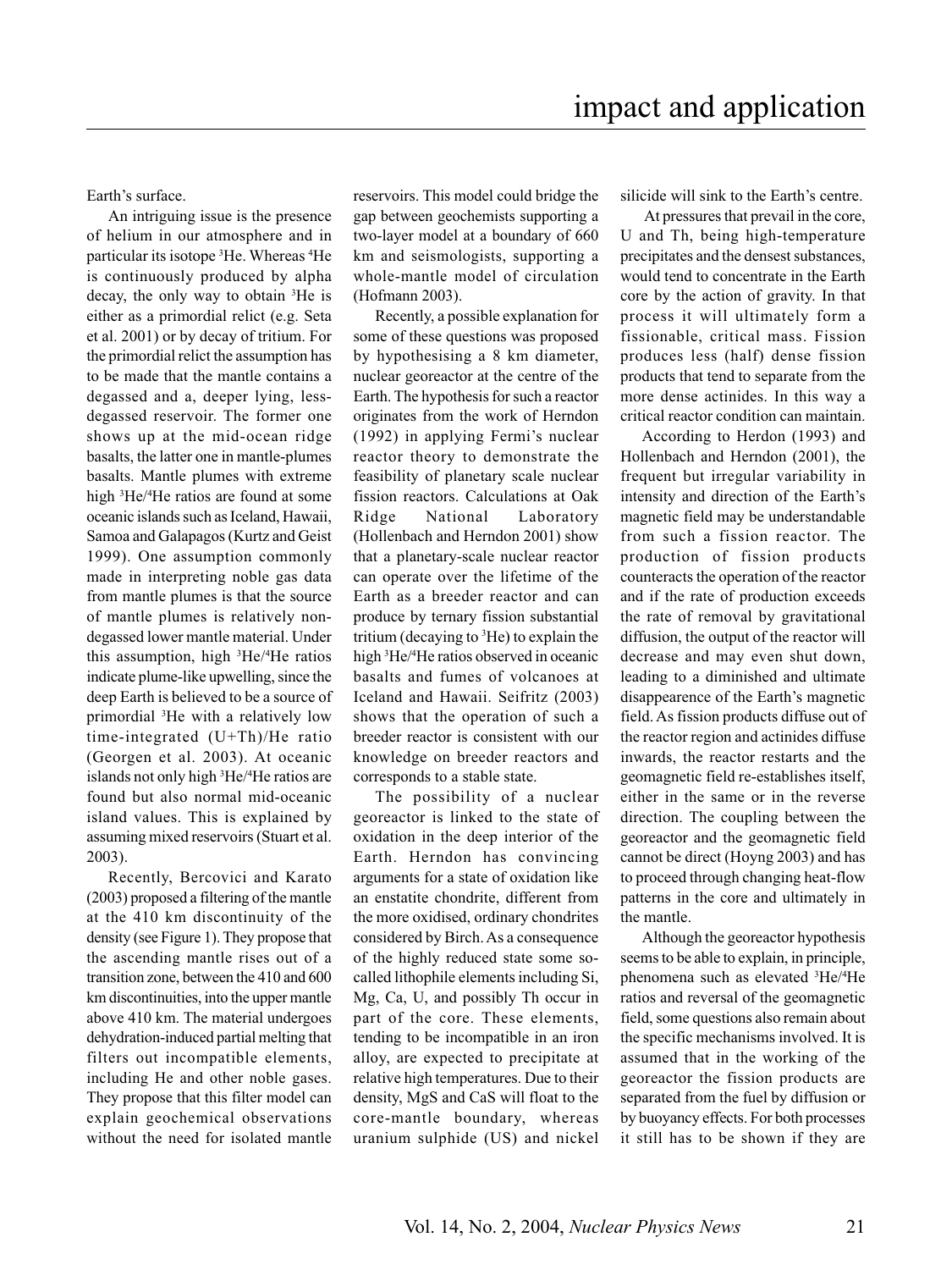effective enough. First estimates for diffusion, based on an extrapolation (using Arrhenius law) to core temperatures of diffusion coefficients and activation energies for helium in apatite (Dunai, 2000), indicate that transport over a distance of 1 km in a solid metal inner core will take 1 Ma. This is probably an order of magnitude too slow to explain geomagnetic reversals on average every 200,000 years by fission products drifting outwards and so cleaning up the core for a reactor restart. To estimate transport velocities due to buoyancy, detailed calculations are needed, but these velocities are expected to be insignificant because of the microgravity conditions in the inner part of the core (Seifritz 2003).

It is also difficult to imagine a sufficiently large outward flux of <sup>3</sup>He (needed to explain elevated 3 He/4 He ratios) produced inside the georeactor because an intact solid inner core will form an almost impenetrable barrier for transport. Moreover, the heat produced by the georeactor has to be removed through the solid inner core and normal heat conductivities for solids are not large enough to prevent the reactor from heating up to very high temperatures.

These estimates are based on extrapolating transport coefficients at ambient conditions to the high temperatures and pressures inside the core and assume a uniform metallic core being one solid piece. A more granular structure of the inner core with a structure of pores or fissures will allow a larger and faster transport of gaseous substances and heat. In such a case it is hard to imagine that the core will be uniform and preferential pathways may exist, which act as chimneys and may cause a non-uniform heating of the inner-outer core boundary.



**Figure 2.** *Map of the heat flow at the Earth's surface. Based on the data of Pollack et al. 1993, and taken from http://www.geo.lsa.umich.edu/IHFC/heatflow.html.*

## **Antineutrinos as a Tool to Probe the Earth's Interior**

The distribution of U and Th in the core and the mantle is not the only question to be answered. Because of the work of Herndon, it is still necessary to find out whether their concentrations decline along their decay series or by fission. One of the few methods to investigate the distribution of natural radionuclides in various reservoirs of the Earth and/or the existence of a nuclear georeactor are antineutrinos produced in β-decay and/or fission, respectively. Fortunately the decay and fission can be distinguished by the energy of the antineutrinos; 2–3 MeV for decay and up to 10 MeV for fission.

As also pointed out by Mantovani et al. (2003), the distribution of Th and U in both the oceanic and continental crust is relatively well known, some information is available on the concentrations of these radionuclides in the upper mantle, but their distribution in the deeper parts of the Earth are unknown. In general for the lower mantel it is assumed that the distribution is homogeneous and spherical symmetric. The fact that surface layers of the Earth have moved significantly throughout geological time is believed to be a surface expression of deeper motions within the Earth. If the heat sources would be homogeneously distributed there would be hardly a reason for these motions. As shown in Figure 2 the heat flow at the Earth surface ranges over an order of magnitude.

 Already in 1983 Sheridan made a comparison between a number of features at the Earth surface such as spreading rate of the continents, sealevel stand and calcium-carbonate deposit rates (CCD) and the stability of the magnetic field (see Figure 3). He finds higher spreading rates, higher sea level stands and larger CCD rates at times that the magnetic field is quiet, and relates these phenomena to changes in the circulation patterns in the core and the mantle and the occurrences of mantle plumes at the Earth's surface. Changes in the circulation pattern in the mantle may influence the heat flow at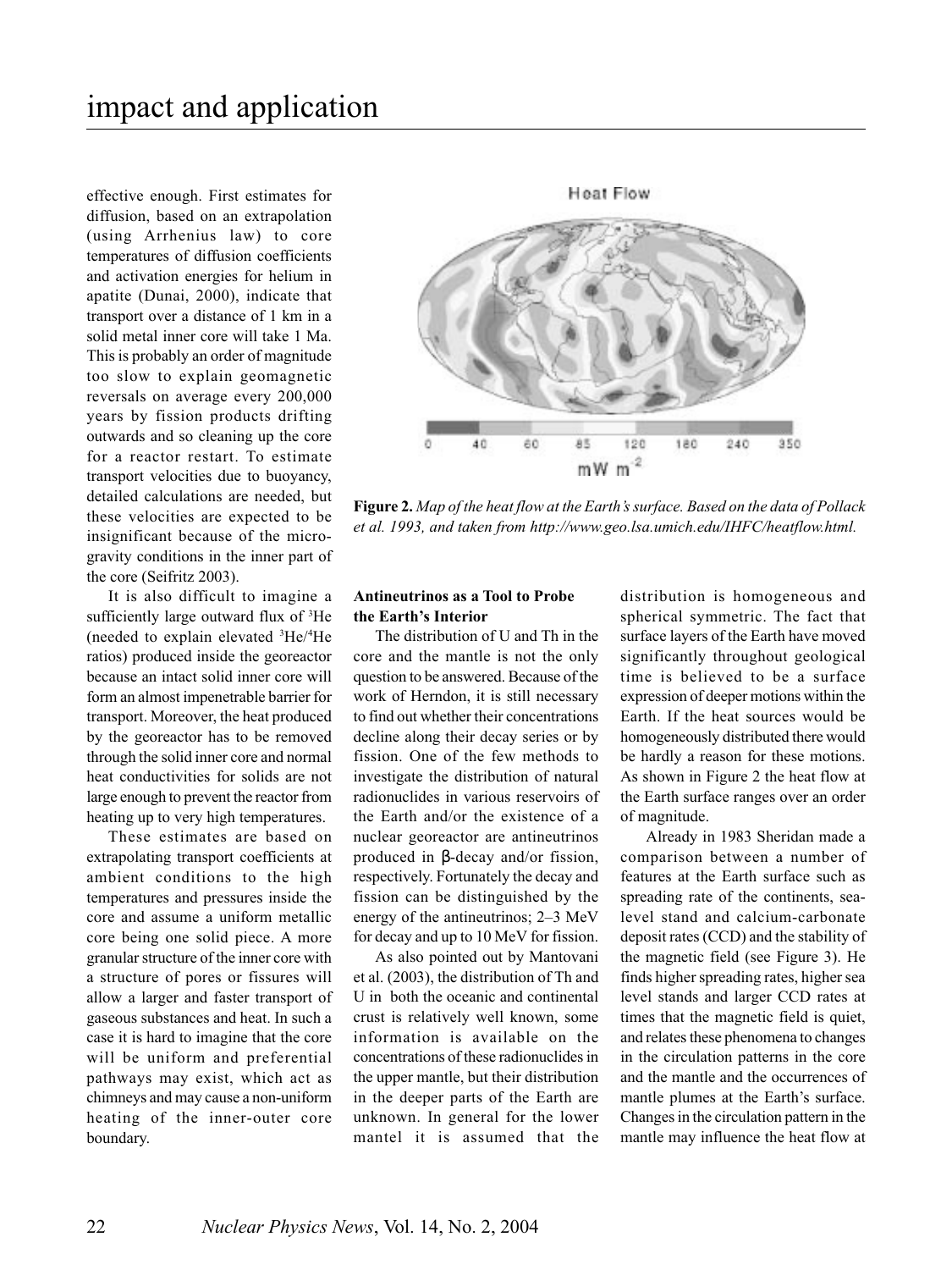

**Figure 3.** *Correlation over time between magnetic activity, ocean spreading rates, sea-level stands an calcium-carbonate depositon (CCD). This figure is taken from Sheridan, 1983.*

the ocean floors and thereby have an influence on global climate.

All these pieces of information require a better insight of the radiogenic heat sources in the deeper parts of the mantle and especially their inhomogeneities and their deviation from a spherical distribution. The strength of the antineutrino-flux signal at various sites on Earth will therefore be an indication of the distribution of these radionuclides in the compartments of the Earth. According to calculations by Raghavan *et al.* (1998) 40% of the signal will come from sources in the crust within about 450 km, 70% from within 1200 km and 90% from about 6000 km. The sensitivity of the measurements for antineutrino from parts of the mantle and a possible georeactor will therefore be influenced by the location of the detector relative to other (known) sources of antineutrinos such as those coming from the radionuclides in the crust or power reactors. Consequently the project requires directional sensitivity in antineutrino detection and a location that favours the detection of antineutrino sources in the mantle and in the core.

The science and technology of detecting antineutrinos,  $\overline{v}_{e}$ , are well established. Recently the KamLAND collaboration has confirmed the oscillation phenomena in antineutrinos (Eguchi, 2003) as observed in solar neutrinos. Also the oscillation parameters based on solar neutrinos and fission reactor antineutrinos seem to be established (see Mantovani et al. 2003). In many experiments, we propose to use the detection reaction based on inverse βdecay:  $\overline{v}_e$  + p  $\rightarrow$  e<sup>+</sup> + n. The visible energy of the positron signal directly provides the  $\overline{v}_e$  energy, (E(MeV) = E( $\overline{v}_e$ ) – 1.8 +  $1.022 = E(\overrightarrow{v_e})$  –0.78. The signal can be tagged by the signal produced after several microseconds by the thermalised neutron captured by hydrogen in the aromatic organic liquid scintillator. The delayed coincidences suppress the background and the chance coincidence rate in a kiloton scintillator mass detector (such as installed at Kamioka, Japan) can

be limited to several events/year (Rhagavan 2002). This corresponds to a sensitivity limit of an antineutrino flux  $\Phi(\overline{v}_{e})_{\text{min}}$ ~10<sup>4</sup> cm<sup>-2</sup> s<sup>-1</sup>.

In β-decay, members of the decay series of U and Th antineutrinos,  $\overline{v}_{e}$ , are produced. The antineutrinos from the geo-reactor will be identical in energy spectrum as those produced in power reactors. In the U series the β-decay of 234mPa, 214Bi with Q-values of 2.29 and 3.26MeV, respectively, and 228Ac, 212Bi, and <sup>208</sup>Tl with Q = 2.11, 2.25 and 1.8 MeV, respectively, can contribute. Geo U/Th signals cut off at  $E_{\text{at}}$  of about 2.5MeV.

For reactors—either power reactors or a geo-reactor—the antineutrino spectrum follows from their mean fuel composition, the numbers of antineutrinos per fission event, and their spectrum (see Achkar et al. 1996 and references therein). For these neutrinos, the flux depends on the distance between power reactor and detector. The existing underground laboratories at Gran Sasso, Italy, and Kamioka, Japan, are both situated on the crust and in Kamioka, near power stations.

A 3 to 10TW georeactor would yield at any point near the surface a flux  $\Phi(\overline{v}_e)_{\text{geo}}$  –1-3·10<sup>5</sup> cm<sup>-2</sup> s<sup>-1</sup> and is an order of magnitude larger than the estimated detector background of  $\sim 10^4$  cm<sup>-2</sup> s<sup>-1</sup>. The detection of antineutrinos from the core is a valid proposition provided the background is sufficiently low. A georeactor is spectrally indistinguishable from power reactors, but the georeactor provides a strongly directional signal. Model calculations indicate that such measurements are feasible in an underground laboratory, provided the background due to the geological formation and antineutrinos produced in nuclear power reactors is sufficiently low. This condition hampers observation in the existing underground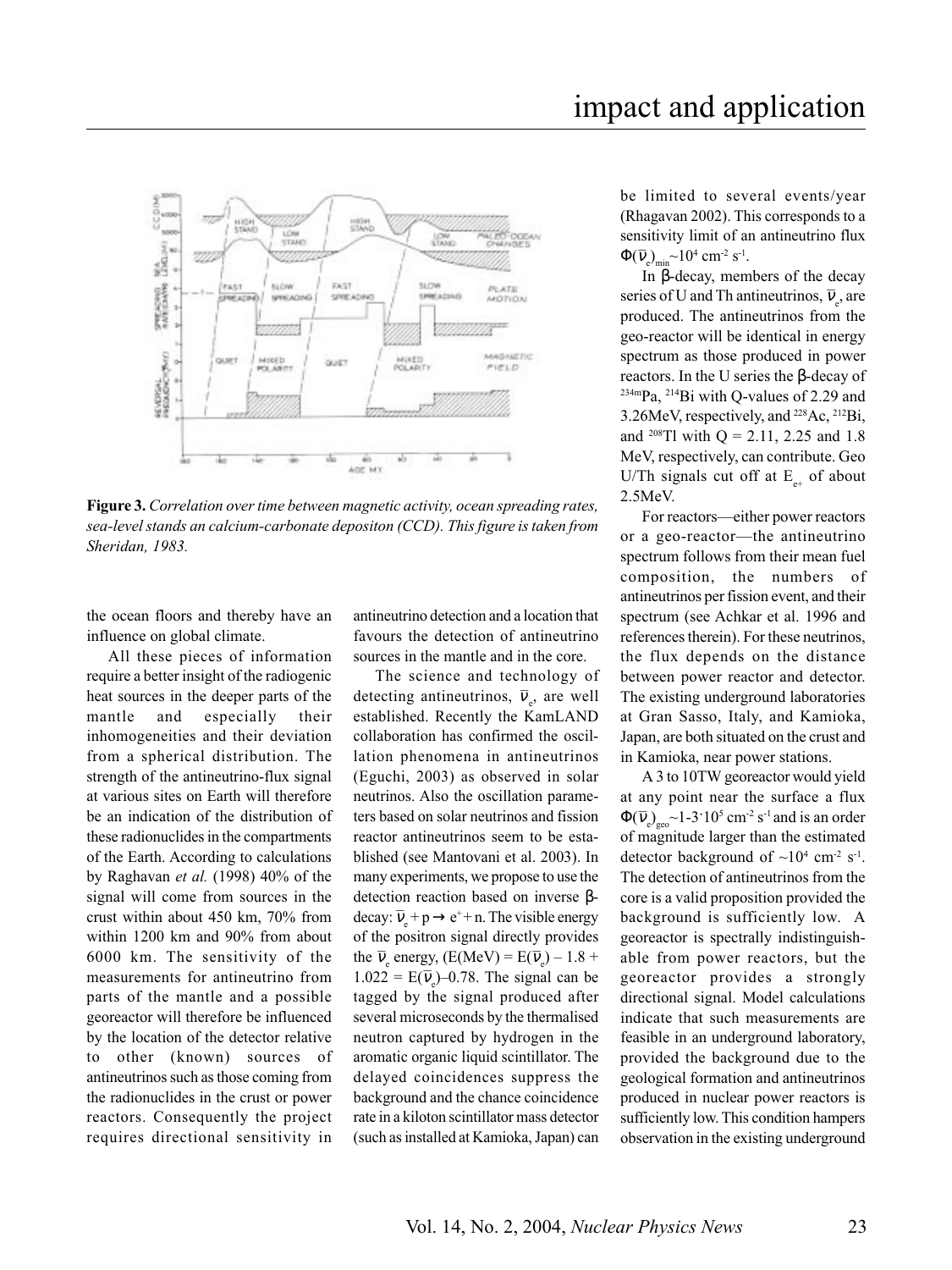

**Figure 4.** *Calculated positron energy spectrum for two locations: Hawaii and Kamioka. The two locations differ quite strongly in the flux from U/Th antineutrinos and from the antineutrinos produced in nuclear power stations. The situation of Hawaii will be quite similar to the one expected at Curaçao. (Figure taken from Raghavan, 2002.)*

laboratories such as Borexino at Gran Sasso, Italy, and Kamland at Kamioka, Japan, and favours locations such as Hawaii, the Aleuts, and the Antilles. Figure 4 shows the positron energy spectrum for Hawaii and Kamioka (taken from Raghavan 2002). It shows that the background at Kamioka is too large for proper detection. This is recently confirmed by measurements with the Kamland detector yielding  $9 \pm$ 6 geo-antineutrinos from an exposure of 1.4<sup>·10<sup>31</sup> protons year (Fiorentini et</sup> al. 2003).

Directional information could be extracted from the recoiling neutron in the reaction  $\overline{v}_e + p \rightarrow e^+ + n$ , for which the recoil angle is on average,  $\langle \Phi \rangle$ <sub>recoil</sub> = arccos (2/(3A)) with A the

mass number of the scattering material. For the antineutrinos of geophysical interest, the neutron travels of a few cm between the locations of positron creation and neutron absorption.

Therefore development of large fiducial volume, antineutrino detector set up with sub-MeV threshold and directional sensitivity will allow us to map the radiogenic heat sources in the mantle and to settle the question if the Earth has a planetary-scale nuclear reactor at its centre.

### **Proposed Underground Antenna at Curaçao**

We would like to propose an underground antenna to investigate the internal state of the Earth. The initial antenna should be built on Curaçao. The geology of Curaçao, as studied by Klaver (1987), indicates that Curaçao is a mantle plume originating from the boundary of the core and the mantle, some 80 Ma ago. Sample analysis by Klaver (1987) indicates that the Curaçao basalt is more than an order of magnitude lower in K, Th, and U compared to sands in, e.g., The Netherlands.

Curaçao is more than 1000 km away from the Florida power reactors and from the mountain ranges of the Andes. It provides a very low background of natural radionuclides, and because it is surrounded by a considerable mass of oceanwater, the antineutrino flux from crustal sources and power reactors will be strongly reduced. That means that the antenna set up will be especially sensitive to antineutrino sources from the mantle and a possible geo-reactor. We expect that the calculations for Hawaii will be more or less indicative for Curaçao.

The creation of such an underground laboratory will be quite unique and will also include some technological challenges. One of them is drilling into basalt; the other is the development of low-energy dissipating electronics. Despite Curaçao being a plume sticking out of the ocean floor and cooled by ocean water at a depth of about 1 km, high temperatures are expected. In the underground laboratory we expect a high density of electronic devices in the detector setup. Since additional cooling is complicated, low-energy dissipating electronics will be required. Lowenergy dissipating electronics is directly linked to the telecommunication technology and its industry.

It should be noted that the geological formation of the island of Curaçao would allow calibration of an antineutrino detector with the aid of nuclear power driven vessels, which could be